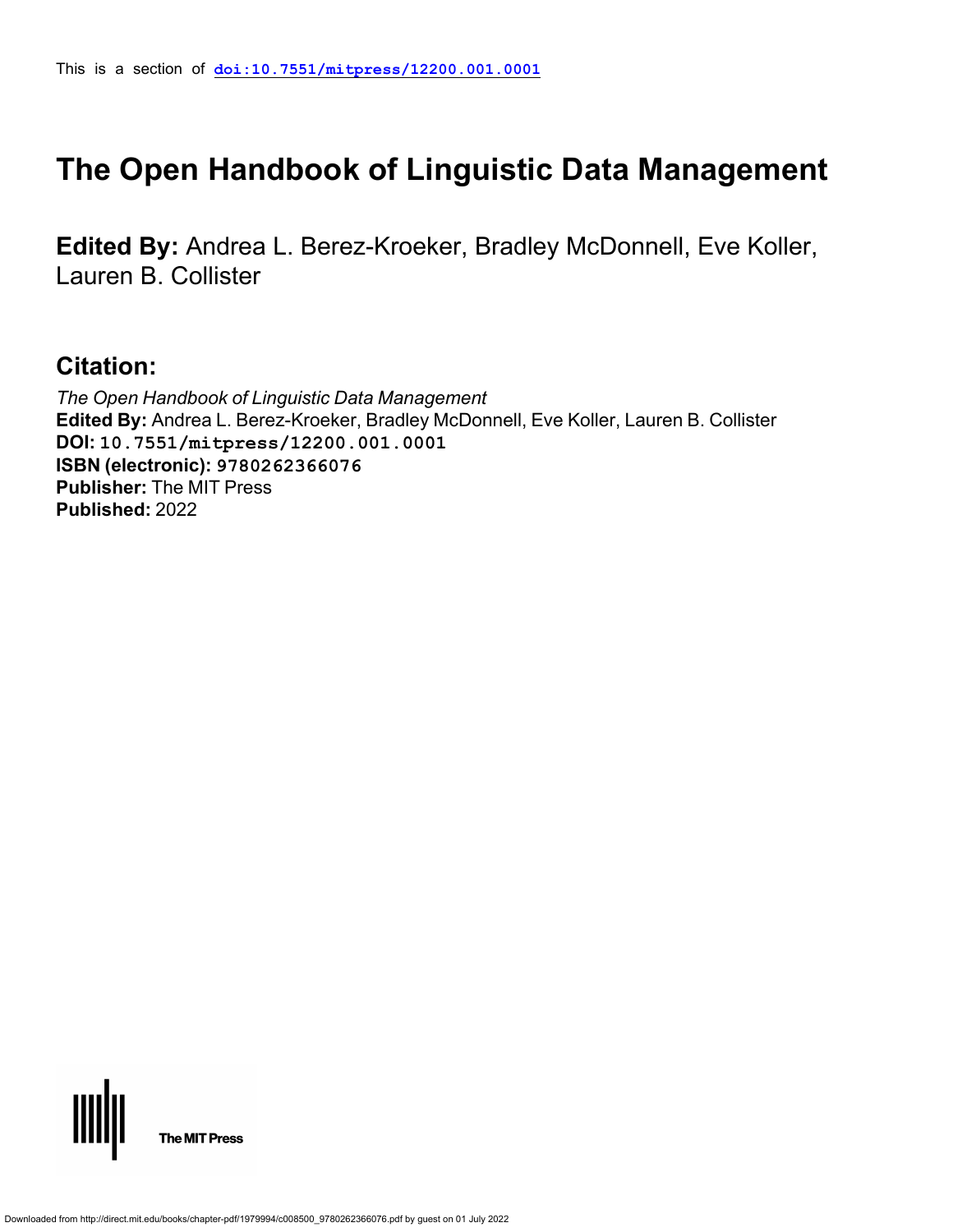#### **10 Linguistic Data in the Long View**

**Laura Buszard-Welcher**

### **1 Introduction**

How do we move human knowledge into the future?<sup>1</sup> It seems like this should be a fundamental question for any archival effort, because the intention of transmitting knowledge to future stakeholders is presumably a primary reason to go to the trouble of archiving in the first place. It becomes an especially important question for the creation and archiving of language data, because many of the world's languages are endangered, and this is an aspect of our shared humanity where we are at great risk of losing an expansive amount of human knowledge—of the languages themselves and any knowledge that is dependent on being communicated through them and the culture they are part of and express. Collected and archived endangered language data may be the only record of its kind available to the future, $^2$  and in the case of critically endangered languages, may be the only record of the language that remains at all.

For those in the trenches working to document against the ticking clock of language endangerment, there are pressing tasks of data collection, analysis, and presentation. For the archivist, there are tasks of ingesting collections, organizing and making them discoverable, migrating them as formats and storage practices change, all while managing the resources needed to maintain the archive and the accessibility of collections indefinitely. So, given the critical path to just getting everything done, perhaps it is not surprising that the question of how we move human knowledge into the future (and whether we are actually accomplishing that) usually remains unasked and unaddressed.

I came to the realization that this is a fundamental problem in archiving as a result of my own work, where I interact with a number of projects that are developing materials and methods—as well as curating content—for

very long-term archiving, that is, on the scale of hundreds to even thousands of years. Indeed, I work on one such project myself.<sup>3</sup> If anyone would be working on the problem of how to move knowledge into the future, it seems like it should be this cohort of very long-term archivists. But we generally don't address the question either. We are pursuing emerging technologies, such as storing data in nano-manipulated quartz crystals (SPIE 2016) or the nucleotides of DNA (Church, Gao, & Kosuri 2012) or discovering methods we didn't even know existed such as quantum information storage in the orbital angular momentum of photons (Erhard et al. 2017). We are also exploring new archival environments such as storing data in salt mines (Memory of Mankind, n.d.), or on the moon (Arch Mission Foundation, n.d.), or in geosynchronous orbit (Quast 2018), or transmitting data across interstellar space (Interstellar Beacon, n.d.). These are methods of moving data into the future, but don't specifically address how knowledge will be transmitted to the future.

Partly the problem of how to move knowledge into the future relies on making sure it lasts and remains accessible. Any of these explorations into new archival materials and methods could lead to ways of reliably storing or transmitting data in the very long term, and they could help solve the problem of how to store large amounts of data reliably in the here and now. Yet none of these projects is explicitly focused on the problem of how future archival users will be able to make any sense or gather any meaning out of the data they retrieve, if indeed they can discover and access it.

I suspect that as linguists this problem may sit squarely in our bailiwick because humans encode, express, and transmit knowledge over vast lengths of time through our languages and cultures. I will say at the outset that I don't have a solution to this problem and apparently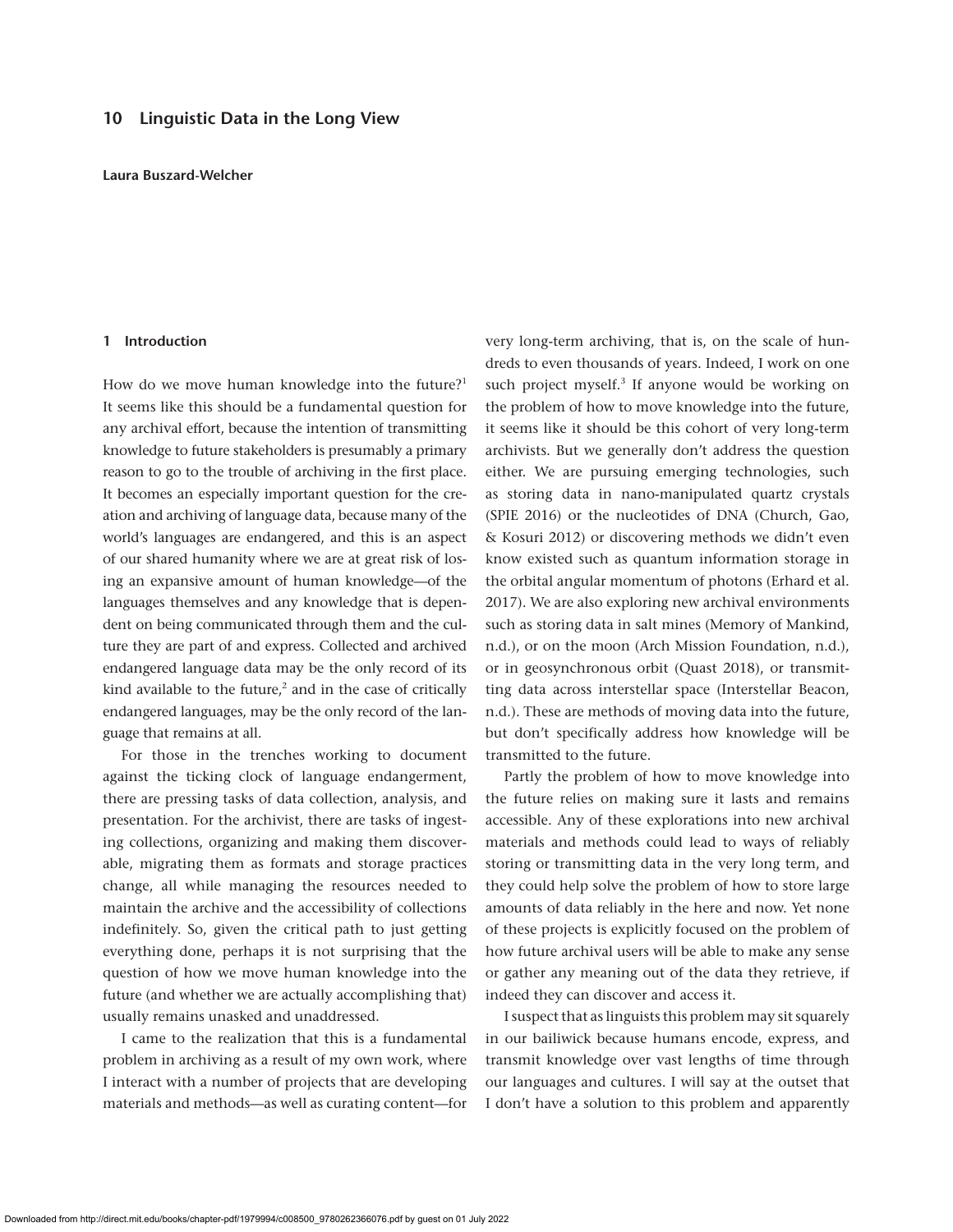neither does anyone else. However, I think as linguists especially linguists who create and archive endangered language documentation data—we should be thinking about this. In what follows, I'll look at a variety of linguistic data archives (broadly construed) and for each, ask what we can learn from them. Where have we succeeded in moving knowledge into the future? Where have our efforts fallen short? What will help our data last and be meaningful in the future?

#### **2 Archives of the past**

How long do you think the linguistic data you create will last? Do you expect to be able to access and use it throughout your career? Will other researchers? How about the next generation of scholars? What about in one hundred years? Five hundred? One thousand or more?<sup>4</sup>

I came of age as a researcher at the end of the late paper-record era, before data practices were digital or even digitized. Also, for many people creating language documentation as I was, there weren't obvious destination archives for the data once collected. The main venue for sharing the data was through analysis and publication, and those products tended to include only illustrative examples that proved or disproved a particular theoretical point. The vast majority of collected data for many researchers remained unpublished and inaccessible to the research community.

Therefore, I could tell you how long my data would probably last—it was however long it would take for the paper to molder on my bookshelves. Or less time than that, in the case of my tape cassette recordings. Some of those had become unusable within a matter of a few years. Thankfully we have made great strides toward addressing this problem as a discipline. We are creating a culture of data management and archiving that is built into our data creation practices; there are now many available language archives, and we are expected to identify an archive as the destination for our data before it is even created. There is no longer any good excuse for allowing your data to molder on your computer hard drive or office bookshelves.

However, it is another question how long your data *should* last. The data I generate are primarily endangered language documentation, and I want that data to last as long as possible—for whomever might have need of it,

but especially for the language communities themselves and their descendants, because they have the strongest connection to the information contained within that data, and the greatest stake in its future.

But again, how long is long? My organization, the Long Now Foundation, likes to take what is for most people an absurdly long frame of reference—the last ten thousand years and the next ten thousand—and think about it as a human-actionable time frame. We call this the "Long Now." We even build "artifacts for the future" that are meant to last and be meaningful to humans for millennia.<sup>5</sup> If we adopt this as our frame of agency, can it help us think about problems in the here and now? What would it mean to take responsibility for our data, ensuring it could last and remain meaningful for the next ten thousand years?

Probably few of us would imagine that the data we archive could last or be as important in the future as famous examples that enabled the decipherment and discovery of ancient languages and cultures, such as the Rosetta Stone. At the same time, the archives we are creating could collectively be seen as just as important because they may be the only archival data available about these languages in the future. What can we learn from "accidental" linguistic archives that have held so much value for the future? If the archival data we are creating today were to be viewed from an equally distant future, would any of it remain, and what meaning if any could be derived from it?

The Rosetta Stone was not created as an archival object. It was not even created as a unique object, as copies were housed in temples across Egypt (British Museum, n.d.). It is just the one copy that chanced to survive. "Lots of Copies Keeps Stuff Safe," also known as LOCKSS, turns out to be a useful strategy for long-term archiving and one used in modern digital preservation systems (Stanford University, n.d.).

The Rosetta Stone is made of granodiorite, an igneous rock that today is either crushed and made into roads, or used for ornamental building materials. Indeed, when the Rosetta Stone was found by Napoleon's soldiers, it had been reused as building material in Fort Julien near Rosetta (Rashid) in Egypt. Having reuse value can, surprisingly, occasionally work in the favor of long-term preservation of information. Another noteworthy example of this is the Archimedes Palimpsest, a thirteenthcentury prayer book with text that overwrote at least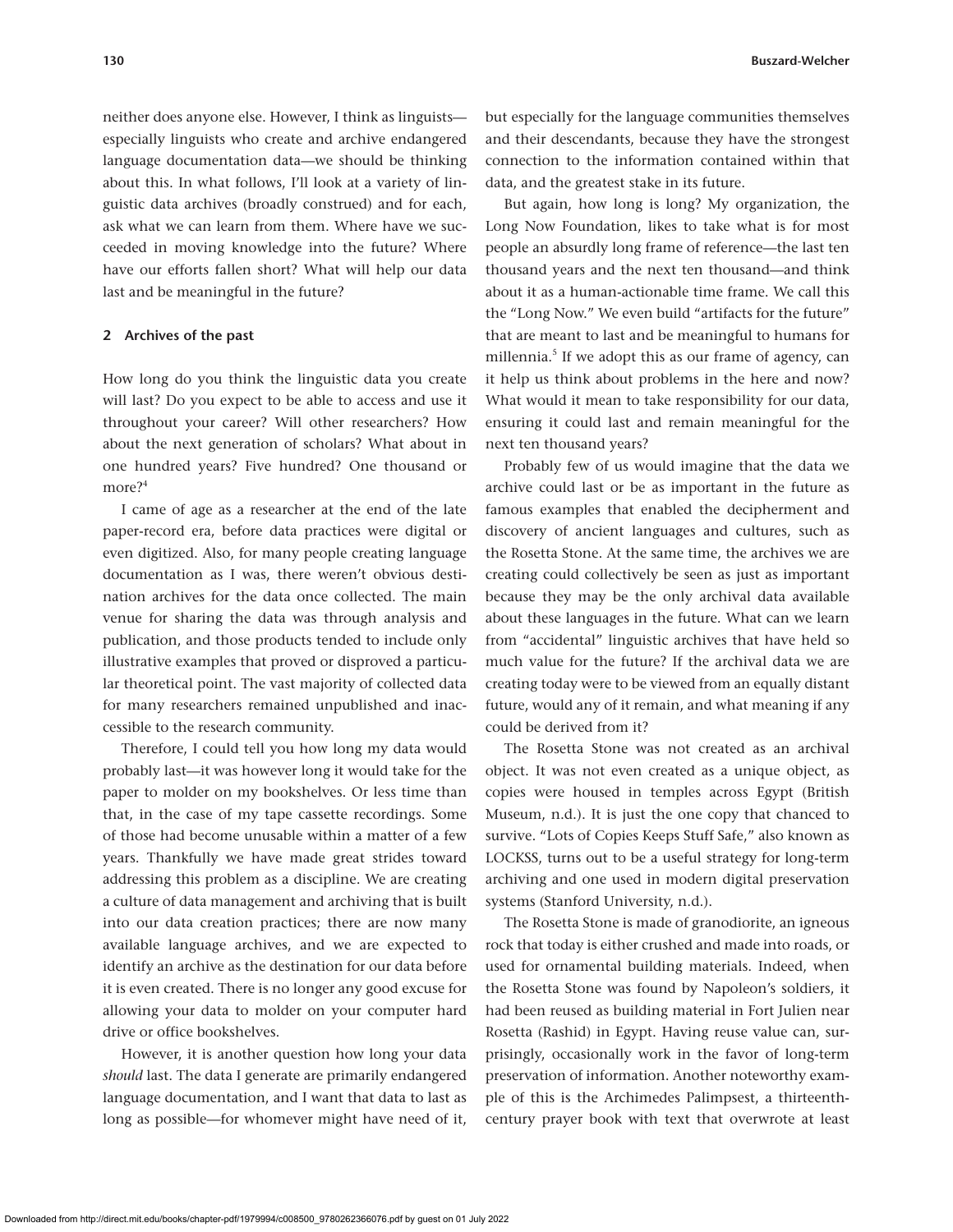seven Archimedes treatises written in the tenth century, two of which exist nowhere else (Archimedes Palimpsest, n.d.).

Despite the advantages of modern digital data creation and archiving, I should point out there is potential value for data stored in physical formats and in it being analog. If I had a gold coin for every time someone has suggested to me that inscribing information into stone would be the best means of preserving it for the longterm, I'd be a very rich lady. Of course, these suggestions have a valid point, as inscriptions in stone can be very robust and can withstand quite a bit of abuse or neglect as did the Rosetta Stone. Do we have anything in the digital realm that can compare? Or even anything in the digital realm that can compete with information on paper kept in an acid-free environment, which could potentially last five hundred years?<sup>6</sup> Inscribing your field notes onto large slabs of granodiorite isn't very practical or cost-effective, nor are copies, unless you happen to have the resources of Ptolemy V. Related to the longevity of analog formats, note the information on the Rosetta Stone degraded gracefully, rather than catastrophically (except for the part that broke off). It is much more likely that digital data will fail catastrophically, as with a corrupted file.

The Rosetta Stone is also relatively unencumbered by encoding. One has the primary encoding of the message in human language and then the secondary encoding of that language into writing. But the additional layers of encoding required by a digital file or by translating a digital file into other formats such as the nucleotides of DNA could serve as serious barriers to decoding the information in the future. In comparison, all we needed to do to figure out the Rosetta Stone was look at it (the writing was small, but human-eye visible) and then learn how to read it. We should at least be as kind to the future.

Moving from aspects of archival format to content, it is instructive for our primary question here of "how do we move human knowledge into the future" that the textual content of the Rosetta Stone isn't of particular importance today. The value of the artifact isn't in its message (which was a decree) but rather how that message was presented. The nearly same content was written in three different languages and writing systems: Ancient Egyptian hieroglyphs, Demotic (a script used for writing a later stage of Egyptian), and Ancient Greek.

The translations served a symbolic as well as practical purpose at the time the stones were inscribed and erected: hieroglyphs were appropriate for a religious text, Demotic for a decree, and Greek as the language of the people. It was the parallel format of the multilingual text that was key to enabling the decipherment of hieroglyphs.

It turns out that we may be creating some future Rosetta Stone–like data in our modern documentation practices today. An example of parallel data from modern fieldwork practices is interlinear glossed text, where text from the language being described is provided with word and morpheme translations as well as a free translation in another, usually more widespread, audience language. Because the creation of glossed texts is a part of the process of linguistic analysis and the development of lexical and grammatical resources, the practice of developing interlinear glossed text, particularly timealigned with an audio or video recording, is a core activity of language documentation and description. Besides being very practical in the here and now, it could be that the parallel interlinear glossed text we collect will be key resources for the future, so long as either the source or translation languages remain accessible.

Another type of parallel data that linguists create comes from the practice of collecting a Swadesh vocabulary list. A Swadesh list (as it is commonly known) is a vocabulary elicitation tool created by the linguist Morris Swadesh in the mid-twentieth century. Its intended purpose was to generate data for the study of glottochronology, which aimed to determine the rate of lexical change in language. It was also a tool for lexical comparison between languages to develop hypotheses of language relatedness. Swadesh developed several versions of the list and finally settled on a list of one hundred basic concepts commonly expressed lexically across the world's languages. When the Swadesh list is used in fieldwork today, it is generally in early lexical elicitation. The Swadesh list fell out of use as a research tool for many decades when the theory of glottochronology was deprecated. Over half a century later, however, the theory and use of Swadesh data collections were revived for study using methods of computational analysis (Wichmann et al. 2010).

The Swadesh list is an example of a data type that derives its parallelism by virtue of being collected by many different researchers for many different languages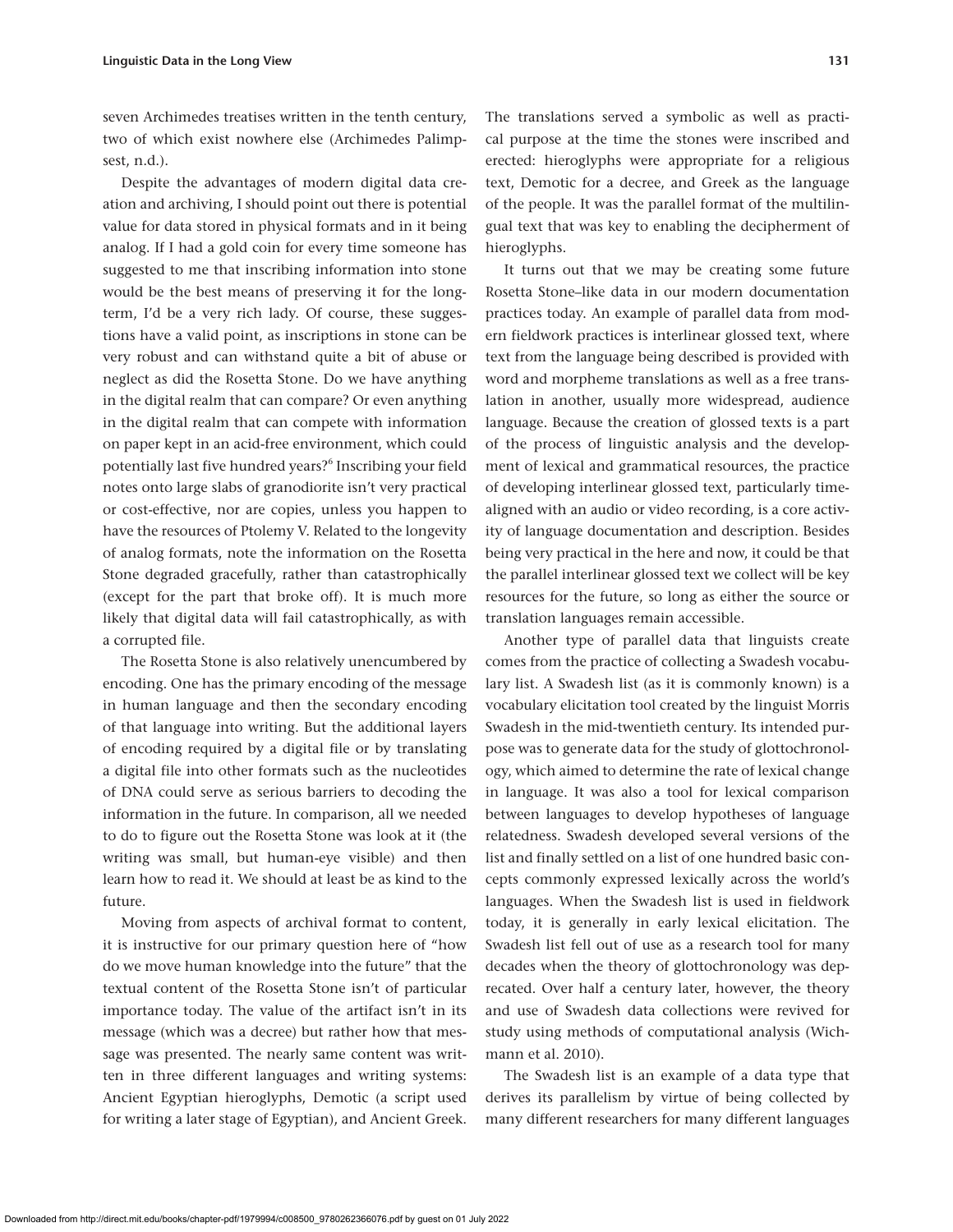using the same templated structure. For lack of a term, I'll call this *exocentric parallelism*. Data sets built this way are typically the result of a coordinated activity of a group, rather than the product of any one researcher. It represents the intellectual and cultural infrastructure of a field of study.

Another example of parallel data creation is a text translated into many different languages. Short parallel texts of this type are often created for practical purposes, such as ballots and drivers' tests (or in published decrees, like the Rosetta Stone). Religious texts are often translated across languages, and translations of the Bible alone probably constitute the single largest exocentric parallel text collection in the world (Wycliffe Bible Translators, n.d.). In the domain of non-religious texts, translations of the Universal Declaration of Human Rights (interestingly, a modern kind of decree) exist for several hundred languages and are even a showcase project for the Unicode Consortium (Unicode, n.d.).

The *Pear Film* is another example of an elicitation tool intended for translation into many different languages (Chafe, n.d.). It is a short film of about six minutes in length that doesn't have any conversation or narration, rather the characters act out a series of events. The viewer then paraphrases the action of the film in their own language. The *Pear Film* was used to study narrative structure across languages, and while the parallelism is based on a shared target for translation, the translations themselves may vary considerably in structure and lexical choice.

Another good example of parallel text collection is the practice by phoneticians of transcribing the fable "The North Wind and the Sun." This text has been translated and transcribed for many languages, and they are published as illustrations of some of the language descriptions in the *Journal of the International Phonetic Association*.

Aside from very long translations, parallel data sets do not typically contain a great deal of meaningful content in any given language, in and of themselves. A single Swadesh list, for example, will not provide much information about the people who used the language and how they experienced the world. Neither did the Rosetta Stone decree. Rather, it provided the means of decipherment of a much larger corpus of existing texts. And this, in turn, unlocked the experience of an ancient civilization as recorded by them in text form, some part of which is available to us today.

Another famous example of an "accidental" linguistic archive (or historical archive with linguistic import) is the very large corpus of Hittite texts discovered in 1906 by Hugo Winckler at an excavation in Boğazköy, Turkey, being the ancient archives of the Hittites at their capital Hattusas (Sturtevant & Hahn 1951). For linguists who are not experts in Hittite, its discovery represents less an example of epic decipherment (although that in and of itself is truly impressive) and more an example of a linguistic theory that was epically proven when the evidence of Hittite emerged, because it displays certain archaic features of reconstructed Proto-Indo-European that other extant languages had lost.<sup>7</sup>

The texts were written on clay tablets using a Babylonian cuneiform script. Like many forms of written language around the world, writing systems are far more commonly borrowed and adapted than uniquely created.<sup>8</sup> This adaptation both helped and hindered understanding of the spoken language. It helped that the cuneiform writing system was already well understood from its use with many other ancient languages well represented in the archaeological record. It was a hindrance in that the writing system used was (like Ancient Egyptian hieroglyphs and Maya glyphs) a combination of ideograms and a syllabary, and the ideograms often represented non-Hittite Sumerian or Akkadian word signs. The adaptation also illustrates a common problem when a writing system of an unrelated language is adopted to represent another: Hittite had consonant clusters that weren't well suited to a syllabary, and various strategies had to be employed by scribes to make everything work.<sup>9</sup>

The puzzles of decipherment left by these ancient artifacts may seem like a problem of the past, but consider that today our documentation and linguistic analysis is still very much text-dependent, and for glosses and translations, we typically use modern writing systems that represent many of these same issues: English writing is widespread as a language for translation, but already represents a wide gap between its alphabetic spelling and its pronunciation. Japanese is a major world language but represents many of the same compromises as Hittite in adapting Chinese ideographic writing to fit its non-Sinitic grammar and frequent use of loan word vocabulary.

These linguistic records from the deep past show us possible strategies for building long-lasting, long meaningful data collections. One of these strategies is an expansive and varied corpus, and the more in each of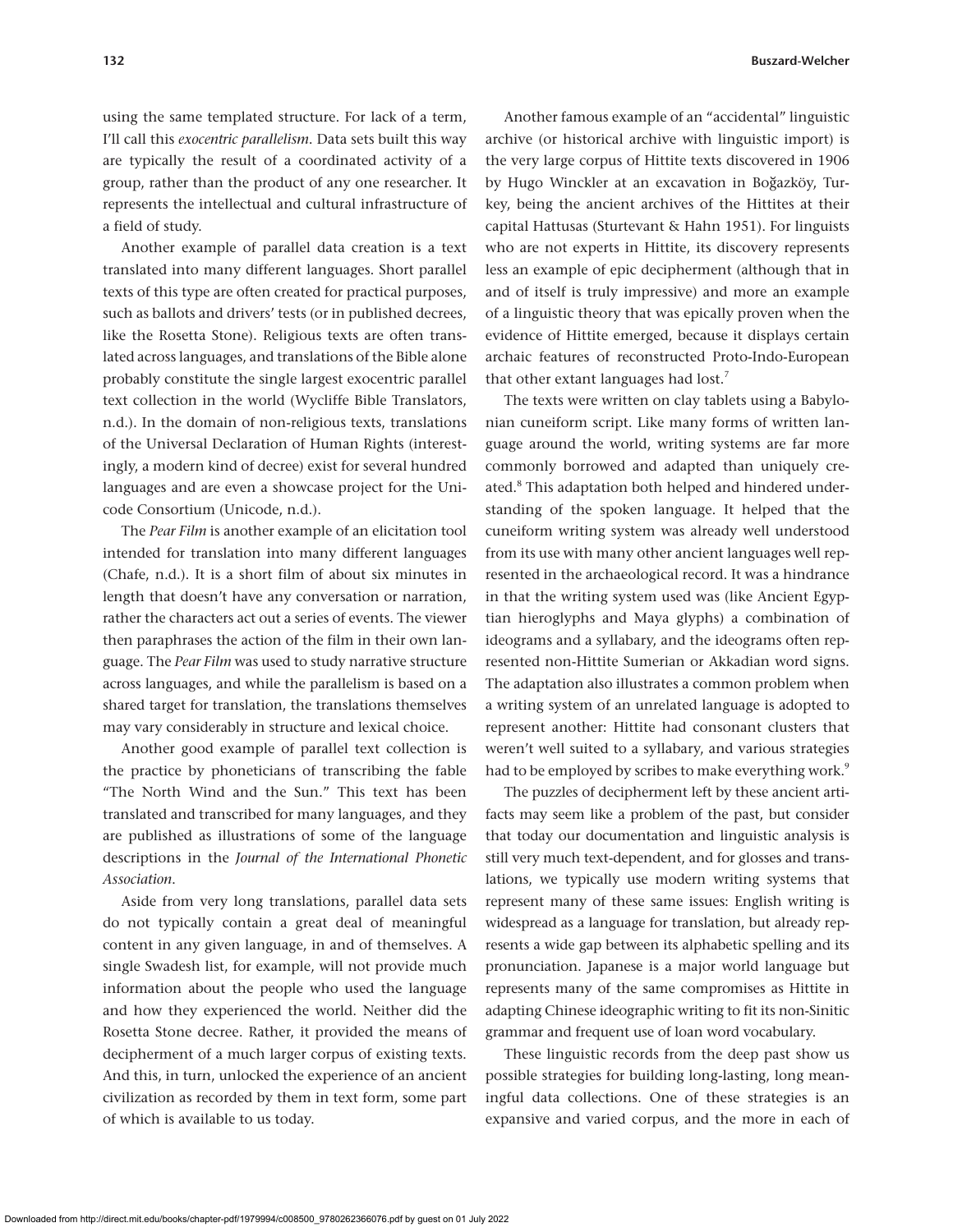these dimensions, the better. As "accidental" linguistic archives, they represent the kind of information that the effort of writing was reserved for: bureaucratic records of trade and proclamations. But occasionally we are rewarded with treasured glimpses into wider culture: recorded rituals, prayers, recipes, poetry, legends, historical accounts, and even fascinating procedural texts.<sup>10</sup> Because we are purposeful creators of corpora, we can think about ways we think the material will be used in the future, and while constraints of time mean we must still pick and choose, we can pay special attention to those areas of culture and language that seem most valuable and unique.<sup>11</sup>

Another important strategy for data longevity is providing tools to decode whatever layers of encoding may exist. In this respect, modern digital archives are far more complex than any of these ancient artifacts. To see this, imagine a scenario from the not-too-distant future where language data are written for storage in DNA (this technology is available now and could be much more widespread in the near future). Say we wanted to encode a simple message such as "The quick brown fox jumps over the lazy dog" in DNA. First, we have the text as written, and/or transcribed in the International Phonetic Alphabet. This glottographic writing is the first layer of encoding we have introduced. Then we need to get it into digital text form. The relationship between analog writing and digital writing is highly complex, especially if you want to be thorough about it—witness the extensive Unicode Standard (printed out, it would be about 1,500 pages long) (Unicode 2017). So, in the transition from analog to digital writing we have introduced another layer of encoding. Then we have to go from the representation of text in binary 1s and 0s and map these onto the nucleotides of DNA (hopefully standard practices for how to do this will emerge by the time the technology becomes widespread).

Now, for fun, imagine you discover such an archive three thousand years from now. Perhaps you found it by sampling the DNA of a de-extincted passenger pigeon genetically modified to have a florescent pink tail feather as a marker of the archival data it contains.12 Then you'd need to work back through all of the layers of mapped encoding. From the ACGT of DNA to binary 1s and 0s. Then you would need to know that the data string was encoded text, and that the Unicode text was the glottographic rendering of some form of language. $^{13}$  Given

how bad humans are at producing, much less reading instruction manuals, the fact that you have gotten this far seems pretty far-fetched.<sup>14</sup> Nevertheless, you succeed and obtain the string "The quick brown fox jumps over the lazy dog." Now, what on postapocalyptic Neo-Earth does it mean?

Let's go further with our scenario and imagine this string is the Rosetta Stone decoding key that unlocks a corpus of ancient texts in the English language (a corpus that also provides attestation for the use of archaic letters X and Q). You even find a Basic English lexicon and grammatical sketch that help provide referents and uses for most of the words in your short text string. You might even use your linguistic sleuthing skills to figure out that the sentence is a pangram. From there, would you guess at its use in ancient typography or its cultural import in students trying to master typewriters and other keyboard text-entry tools? Would you suspect that the sentence had moral import? Or not having any context, would you take it more literally and think that it was just about a fox and a hound?

Without a great deal of other information or access to a native language user, you would be hard-pressed to know for certain. No archival data completely document a language, much less the experiences of a people. To be sure, some languages are much better documented than others, but for most endangered languages, the best of our efforts will still leave a thin, incomplete record, and if the history of these ancient linguistic artifacts is any guide, the record will only become more fragmentary with the passing of time.

#### **3 Archives of the present**

Compared with "accidental" archives of the deep past, there is reason to expect that data created by more recent language documentation projects—ones in the last 150 years or so—would be better equipped to move human knowledge as expressed in language into the future. After all, these were efforts to purposefully document and study language in all its variety; many of them done with the awareness that the languages being studied were in danger of falling out of use, and the linguistic record being created might be the only record of them available in the future. Also, archival records of the past 150 years are much closer to our own time and understanding. We have a sense of continuity with them unlike with the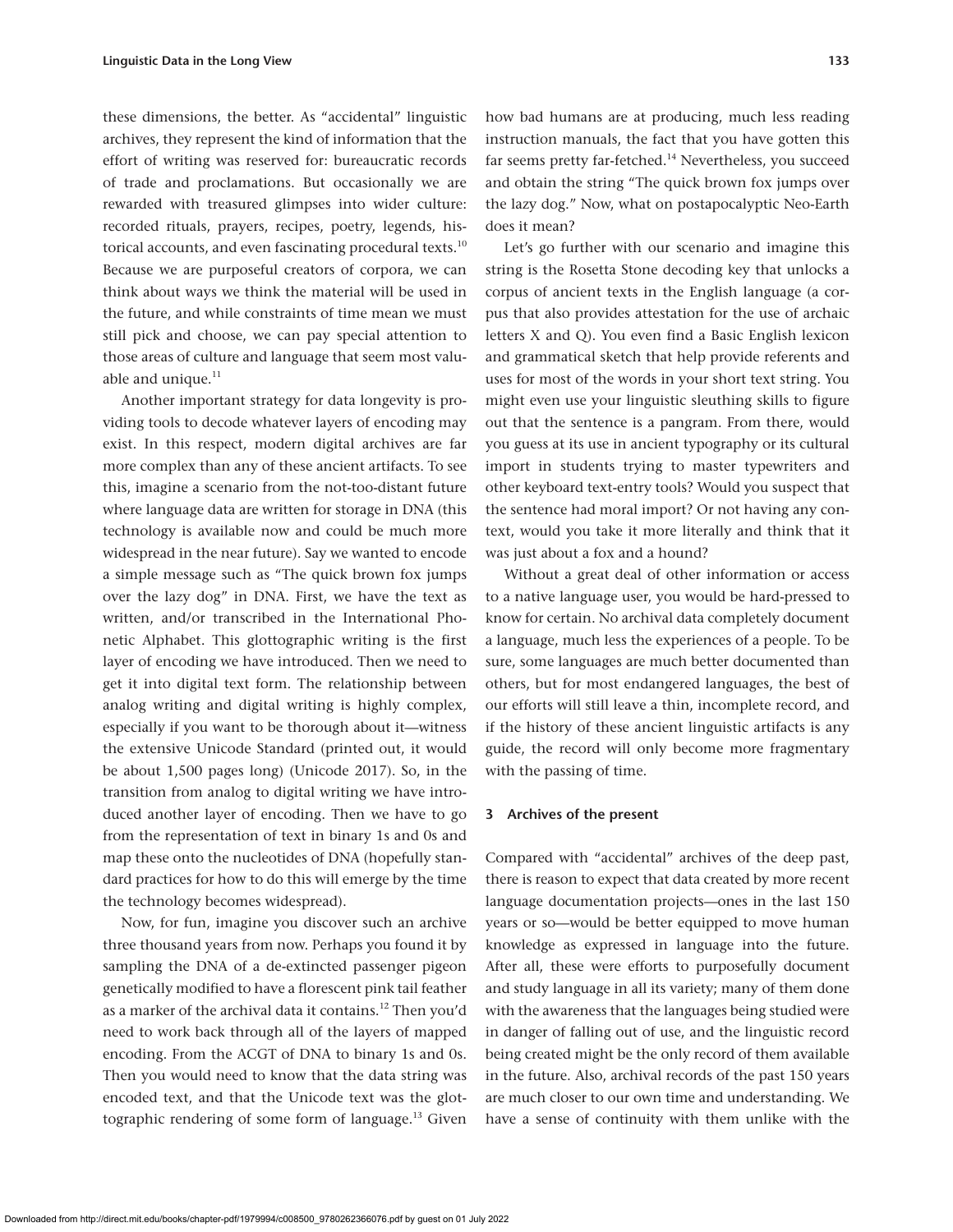**134 Buszard-Welcher**

records of the deep past where greater gulfs of difference exist.

As a graduate student in linguistics at the University of California, Berkeley, I had the opportunity to work in a language archive, the Survey of California and Other Indian Languages (also known today as the California Language Archive, or "the Survey" by those affiliated with it). This was during the time that the Master-Apprentice and Breath of Life programs were first being developed, and the Survey was very much a part of both, as it provided access to critical source material for those working to revitalize critically endangered languages, or languages that are no longer in active use and the archival record is the only documentation descendants have for the purpose of bringing the languages back as lived languages once again (Advocates for Indigenous California Language Survival, n.d.a,b).

Like other archives of its generation, the Survey came into being first as a place to put the growing collection of field notes created by linguistic researchers working on language documentation. In the case of the Survey, these were the students of Mary Haas, who had set them to the task of documenting as many of the languages of California as they could.15 They very much realized that the languages were passing out of use and that time for documenting them was critical. When I started graduate school in the 1990s, the Survey collection was housed in an office where several of us had our work desks. As former students retired, or passed away, boxes and boxes of field notes would arrive and we would stack them wherever we could (sometimes even on our work tables) until we could find the time and place to properly catalog and shelve them (a glimpse into our own futures, as now many of my cohort have our own collections of language documentation in the Survey). While archiving was fairly ad hoc for many years, the Survey has gradually been developed into an exemplar of a modern regional language archive, with a fully digitized collection and web-accessible finding aids.

Part of the collection in the Survey contains elicitations and other source material for grammatical sketches of languages across California, and these were often worked up and published as doctoral dissertations. However, a large part of the collection were stacks of shoeboxes full of notecards containing lexical data for the preparation of dictionaries or notebooks full of transcribed texts (some with accompanying audio recordings)

intended to be eventually published as annotated collections of texts. Many of these were expertly collected and carefully kept, but never published. Thus, a tremendous amount of source data and language description in manuscript form remains to this day the primary documentation that exists for many, many languages. Other archives of this type created for regional language documentation are the Alaska Native Languages Center, the Archive of the Indigenous Languages of Latin America, the Pacific and Regional Archive for Digital Sources in Endangered Cultures, the Native American Languages collection at the Sam Noble Museum in Oklahoma, and most recently, the Kaipuleohone Language Archive at the University of Hawaiʻi.

While these archives all continue to build their collections with language documentation created by new faculty and student research, the bulk of their collections and a great deal of their value is in the collections they house that are now between a half century and a century old. This amount of time provides a good distance for us to evaluate these language documentation collections with our question in mind: Have they been able to move human knowledge forward, and if not, what gaps exist?

I expect it is common for anyone who works with manuscript or other historical language documentation to come away humbled by the experience. It is a stark reminder of how your own data may be viewed or experienced fifty or a hundred years hence. It is also a powerful reminder that when creating endangered language documentation you are providing an essential record for the future, as no other may exist. I provide a few examples from my own experience of being "humbled in the archives" that illustrate different scenarios of data use by future stakeholders: linguists, heritage language community members, and humanity as a whole.

*Future linguists*. Primary future stakeholders for archived language data are future linguists, and linguistic theories might be advanced or argued against based on archival language data. Having myself worked on the Potawatomi language (Neshnabémwen) for many years, I saw several iterations of morphological theories being worked and reworked based on complex but orderly Potawatomi verbal inflectional morphology. Doubtless, morphologists will continue to test their theories on it into the future, although the full paradigmatic record is fragmentary (Lockwood 2017). I myself was never so persuaded by the explanatory power of an elegant theory applied to data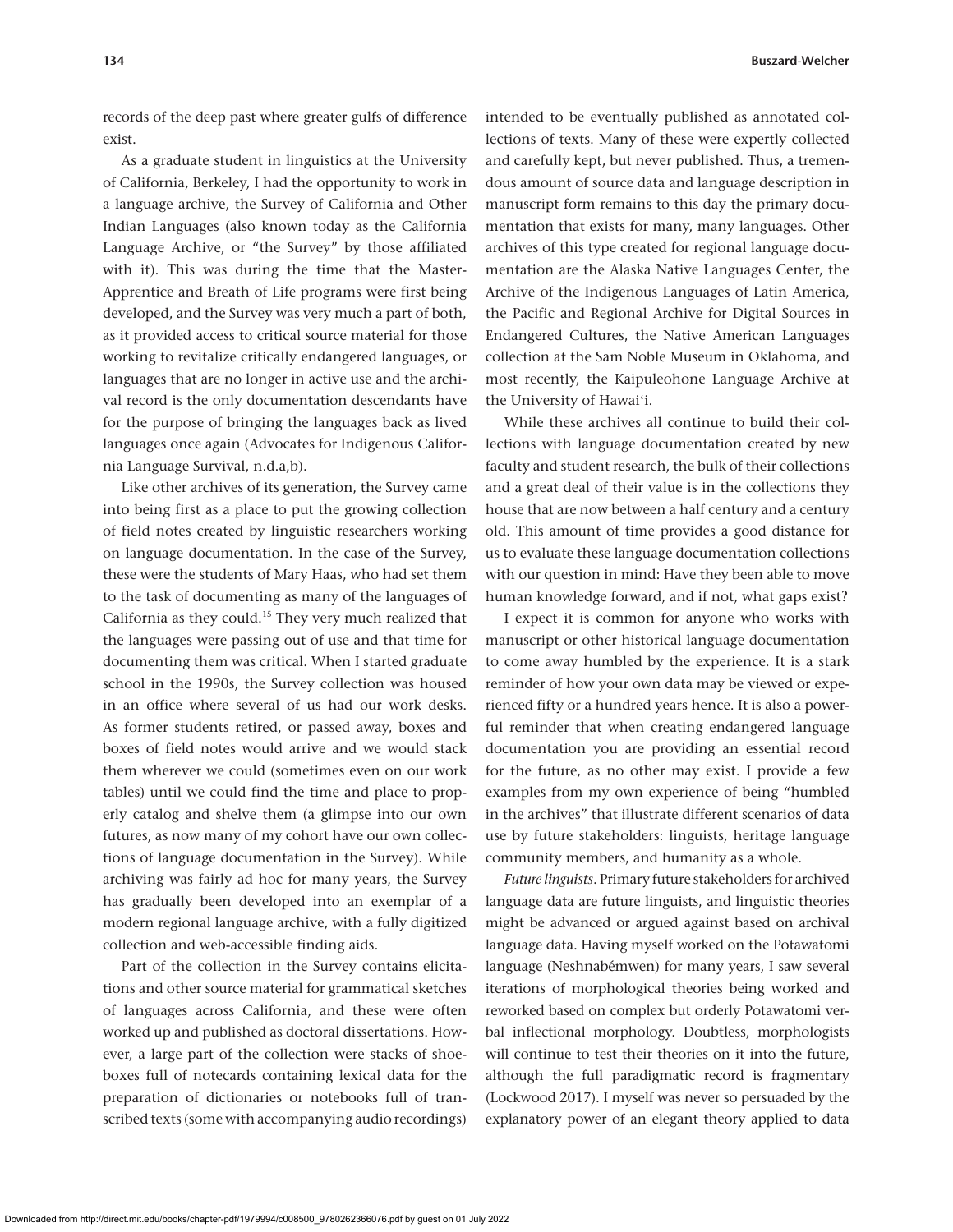as I was when trying to explain verb stem alternations found in Miwok languages of California to participants of the Breath of Life workshop being held by the Survey. The Miwok languages are some of the best documented languages of California, thanks in large part to the work of linguists Catherine Callaghan and Silvia Broadbent, both students of Mary Haas. However, their grammatical descriptions required complex statements about the relationship of stem class alternations, patterns of consonants and vowels that we today recognize as being non-prosodic templatic morphology, as found in Semitic languages such as Arabic (McCarthy & Prince 1990). Not only has later linguistic theory improved our understanding of Miwok languages, we now have another language group that exemplifies templatic morphology, strengthening the case for its explanatory power.

*Heritage language community members*. As I mentioned, I worked on the documentation of critically endangered Neshnabémwen for many years, both with native speakers, as well as with a large amount of historical language documentation created by a succession of Jesuit priests and later by the linguist Charles Hockett who worked with fluent speakers in the 1940s. Both, but especially the latter, provided the basis for eliciting complex verbal morphology that is attested for the most part, but not in its entirety, today. Whether this is the result of the extreme contraction of the language-using community within the last century or regular language change is unknown and perhaps at this point unknowable. Attestations of the verbal paradigms provided by fluent elders over the last three decades as part of modern language documentation efforts are being used today for language revitalization activities. Perhaps, in time, new generations of users will go back to the older records of the nineteenth and twentieth centuries to explore and possibly incorporate some of the broader paradigms into their own usage. It is an available option only because those archival records exist.

Another example from the Neshnabémwen archival record relates to the recording and passing on of extralinguistic knowledge, where I fear a great deal is being lost when languages are no longer used. Linguists today often document ethnobotanical knowledge as part of larger language documentation projects. I never focused on this with Neshnabémwen, partly because I have no talent for it, and also a fluent elder I was working with was very knowledgeable and wrote and published

on it himself (Thunder 1996). I did find an extensive ethnobotany collected by Huron Smith who worked in the 1920s with many of the native tribes of Wisconsin including the Potawatomi (Smith 1933). He would have been working at a time when the language had many more native speakers than there were at the time of my field research, when there were about fifty speakers in total. I showed the work to the fluent elder who was a knowledgeable herbalist and remarked that despite the otherwise copious detail, many of uses of the plants were simply labeled as "medicine" with no further information. We speculated why the Smith record was so vague about information that would seem so beneficial to future generations (at the time of our discussion, many of the plant names and uses recorded by Smith were no longer known). One possible reason, we thought, is that the person who identified the plants considered the knowledge to be too sensitive to commit to publication where readers who had no direct connection might inadvertently misuse the knowledge, potentially causing great harm to themselves or others. It would be irresponsible to disclose the information this way, even if it meant the knowledge would be lost.

This example illustrates the detailed encyclopedic ethnobotanical knowledge of the world's ecosystems contained and communicated through human languages. The loss of this knowledge is only a part of the broader set of knowledge we are losing when languages cease to be used. In the case of Neshnabémwen and other language communities that are striving for language maintenance and revitalization, there is a conduit for the continuity of knowledge through lived communication and practice. In the next example, that conduit was largely severed, and while we may never know the magnitude of the loss to humanity, we have evidence that it was great.

*Humanity*. One day in the Survey, a group of welltrained linguists sat puzzling over a text. We were a small working group of professors and graduate students attempting to develop an annotated corpus of the texts told by Ishi in his Yahi language to the linguist Edward Sapir in 1915 (Ishi & Luthin 1955; Hinton et al. 2001– 2002). The texts were expertly transcribed by Sapir and given running translations in English. We also had access to published resources in the closely related Yana languages including a dictionary (Sapir & Swadesh 1960) and grammatical sketch (Sapir 1922). We found we were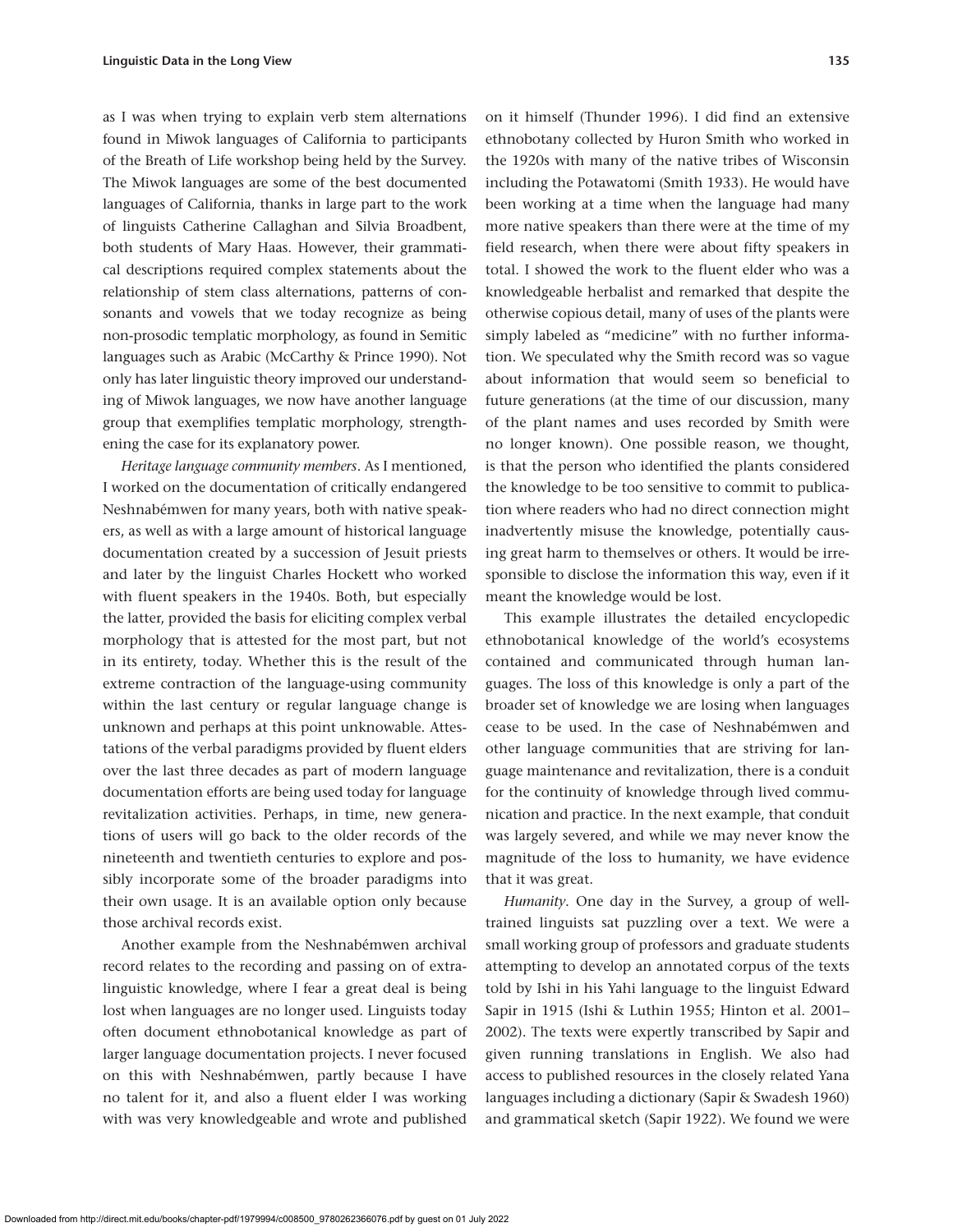able to provide word and morpheme glosses for most of the texts, but sometimes certainty about the meaning of a passage simply eluded us. The story was wonderful, about the original human quest for fire, and there is a similar story told by the Yana (Sapir 1910:23–34). In the passage, the grizzly bear ties his hair into a top knot, and (we think) wafts up in the smoke and ashes of the fire until he reaches a sky hole (we have the unanalyzed string glossed as "penetrated through hole in sky"). He pops through the sky hole and lands (presumably) on the floor of the sky—the next line literally reads "he sat down." There he sits and looks out to the four directions, finally spotting fire in the far South (Ishi & Luthin 1955:237–238). This was as close of a translation as we could get. There were many such passages in the corpus, although this one nearly twenty years later is one that really stands out in my memory. There was no way to learn more. We had all of the records of related Yana languages and used them wherever we could. There was no one to consult to learn more. Ishi was the last surviving speaker of Yahi, other Yana languages subsequently ceased to be spoken, and the records of Yahi made by Edward Sapir are the only ones that exist.

With respect to extralinguistic knowledge, Ishi was an expert archer. There is good evidence that he was a specialist in the making of bows and arrows, and in hunting with them, and one of his stories "Tale of Lizard" is embellished by a loving account of the craft of arrowmaking (Ishi & Luthin 1955:2–68). His skill was noted by Saxton Pope, who was Ishi's physician. They developed a friendship, and Pope learned arrow-making and hunting techniques from Ishi, and after Ishi's death became an expert archer himself, carrying on Ishi's legacy. Pope would later write *Hunting with a Bow and Arrow*, now a classic work on archery, and would go on to become a major popularizer of bow hunting in the twentieth century (Pope 2000). If you practice archery today, there is a strong chance you are practicing skills transmitted through a direct line of knowledge and practice that can trace its source to Ishi.<sup>16</sup> We only have a fleeting glimpse of Ishi's mastery of archery in the brief linguistic record we have of his time working with Sapir. What other encyclopedic knowledge have we lost forever? These examples hopefully serve to illustrate the depth of knowledge practiced in cultures around the world and communicated across generations through languages, many of which are highly endangered. And is not this, collectively, the

knowledge we have attained as human beings about how to live—and hopefully thrive—in the myriad environments on planet Earth over the past millennia?

Turning to archives created more recently, it is worth taking a look at another major kind of language archive: those that were created to house the linguistic data from grant-funded endangered language documentation projects. There are only two major such archives in existence (would there were more), and these were developed at the beginning of the twenty-first century with substantial funding from philanthropic sources. This funding not only provided grants for endangered language documentation projects that were and are taking place around the world, but tools and infrastructure (such as archives) to support the research as well.<sup>17</sup> The efforts have been very important and influential in the field. The primary two are the Endangered Languages Archive, which was established in 2002 alongside the Endangered Language Documentation Program funded by the Arcadia Fund (SOAS, n.d.), and the Language Archive, which was created alongside the Dokumentation bedrohter Sprachen program that was funded by the Volkswagen Foundation starting in the year 1999, which has since moved to the Max Planck Institute for Psycholinguistics (Max Planck Institute for Psycholinguistics, n.d.).

Unlike the Survey and similar archives, the materials in these archives were all "born digital." Likewise, the archives were purpose-built to house and serve digital resources rather than physical ones, sidestepping the large task that most regional archives have had of digital conversion. Because they were developing digital infrastructure such as tools for language documentation and had close partnerships with their associated archives, they were able to develop project workflows and metadata schemes that structured digital resources from the point of data creation to eventual archival ingestion. They were drivers of innovation and were central to the broader initiatives that structure archival practices to this day.

One example of this is with the metadata schemes we use to describe language resources. The Dokumentation bedrohter Sprachen project required that its projects use the ISLE Meta Data Initiative scheme, a broad and detailed set of resource descriptors.<sup>18</sup> This metadata scheme is used today by both the Language Archive and Archive of the Indigenous Languages of Latin America. An alternative and simplified set of descriptors was developed by the Open Language Archives Community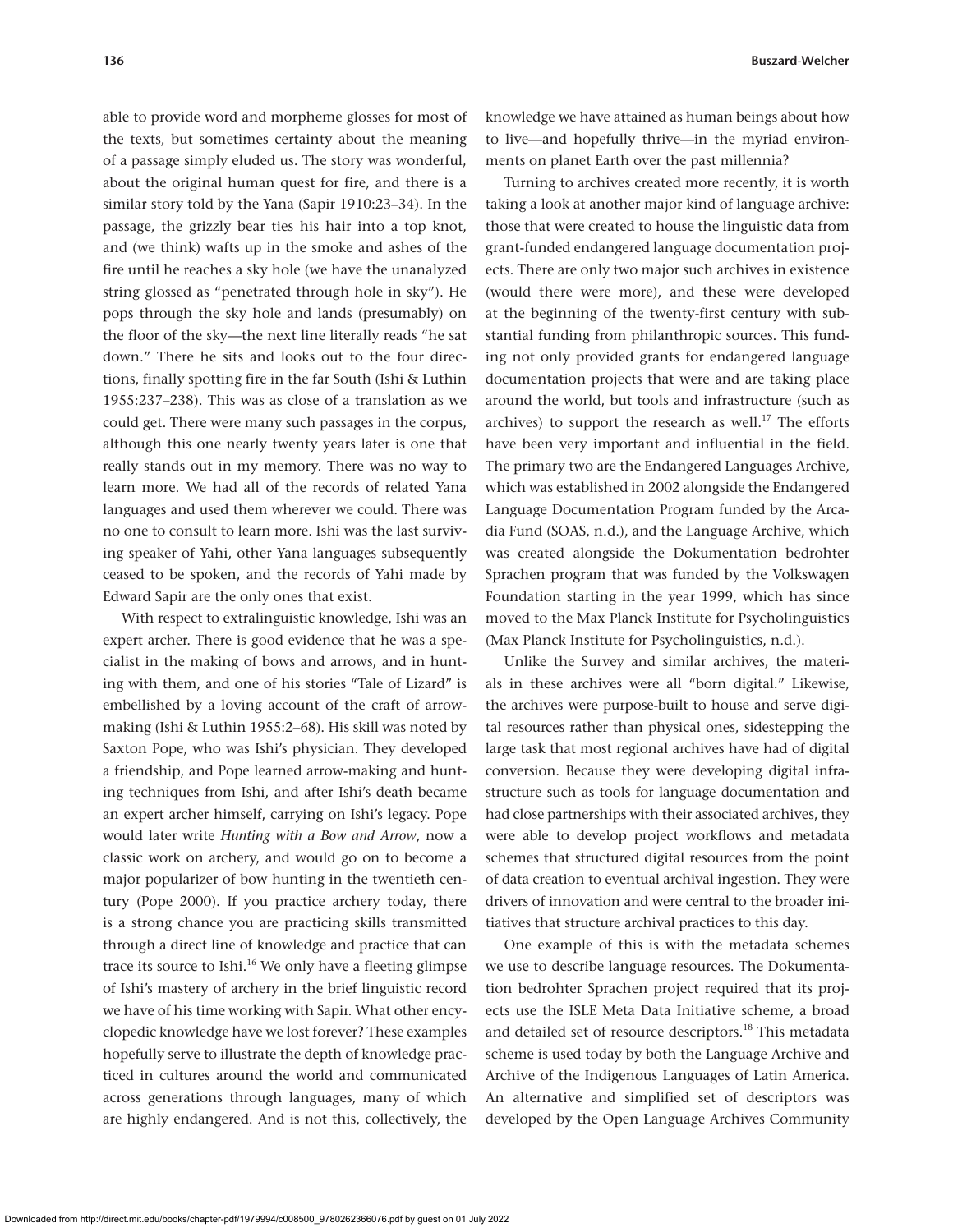(OLAC). As part of the Open Archive Initiative, OLAC sought to make language resources discoverable across otherwise siloed digital language archives. Because the ISLE Meta Data Initiative metadata set can be mapped to OLAC, the initiative was able to create a central metarepository of language resources (OLAC 2011).

The Digital Endangered Languages and Musics Archives Network (DELAMAN) was also established at this time and has created a community and network for the coordinated development of language archive infrastructure (DELA-MAN, n.d.). All of the archives discussed here are represented in DELAMAN, and DELAMAN has adopted the OLAC metadata standard to represent all of its member archives. It is therefore likely that DELAMAN will play a key role in the future development of OLAC.

Other projects such as Electronic Metastructure for Endangered Languages Data sought to create tools and refine practices for digital data collection and the stewardship of electronic resources (EMELD 2010). One tool that was developed, the GOLD ontology (General Ontology for Linguistic Description), proposed a taxonomy of morphosyntactic descriptors that could be used to describe the morphosyntactic properties of any of the world's languages. If linguists mapped the morphosyntactic features of the languages they were documenting to the GOLD ontology, a GOLD-driven search function could find instances of the use of any particular feature across the linked data sets. $19$  The GOLD ontology has not gained traction as a practice for language documentation research, but it still represents a tantalizing view into a future where linked language data are not siloed in archives but are discoverable and harvestable across them.

#### **4 Archives of the future**

If we extrapolate from archives of the present and their current development efforts, we can speculate about their near-term future, say the next ten to one hundred years, and have a reasonable expectation of being accurate, at least in part. Next, I offer a few prognostications centered on what I think will be areas of language archive focus in the future.

*Digital focus*. One area of speculation relates to the challenge of maintaining digital language resources. The physical archives of the recent past can withstand a bit of benign neglect. Paper can be left in boxes on bookshelves or in attics for decades. While this is not

ideal, it certainly has frequently happened and the paper was later ingested into archives and data recovered from it.<sup>20</sup> We have wax cylinder language recordings from the early twentieth century that could not even be listened to until recently because any playing of them would further degrade the audio quality. Now thanks to new technology that reads them optically they can be remastered without damage (IRENE, n.d.).

However, this is not the case with digital resources, at least not so far in our experience. Digital resources are near-constantly being moved into the future—migrated onto new storage media, or new file formats, or new metadata formats or new content management systems. While the migration of any one digital resource may not be a significant task, it certainly is for an archive to manage the forward migration of all of its digital assets, and funding for most archives is not assured indefinitely. Some of the archives discussed here have experienced significant funding disruptions in the past two decades of their existence. Fortunately, these were of short enough duration that the digital records were preserved. We should all bear in mind though as we commit precious language documentation to a digital future that there is no good "lack-of-funding-model" for digital resources. Language archives must be supported into the future to ensure the digital longevity and future digital access of the data we are creating today.

*Community focus*. Another area of speculation relates to who the primary users of archived endangered language data will be in the future. I believe that the next stage of archival development will come from a strengthened focus on heritage language communities, and the use of archived language data for the purpose of language revitalization. The regional archives have a head start on this by virtue of their history, and regional archives already typically have a close working relationship with the language communities represented in their region. Activities like the Breath of Life workshop that started at the Survey are now taking place in many regional language archives, and there is even a National Breath of Life in the United States so that participants can access and learn about resources housed in government archives. These kinds of activities foster community across language boundaries and create new centers of shared innovation.

As languages are revitalized and reawakened, we should expect that the digital resources they create should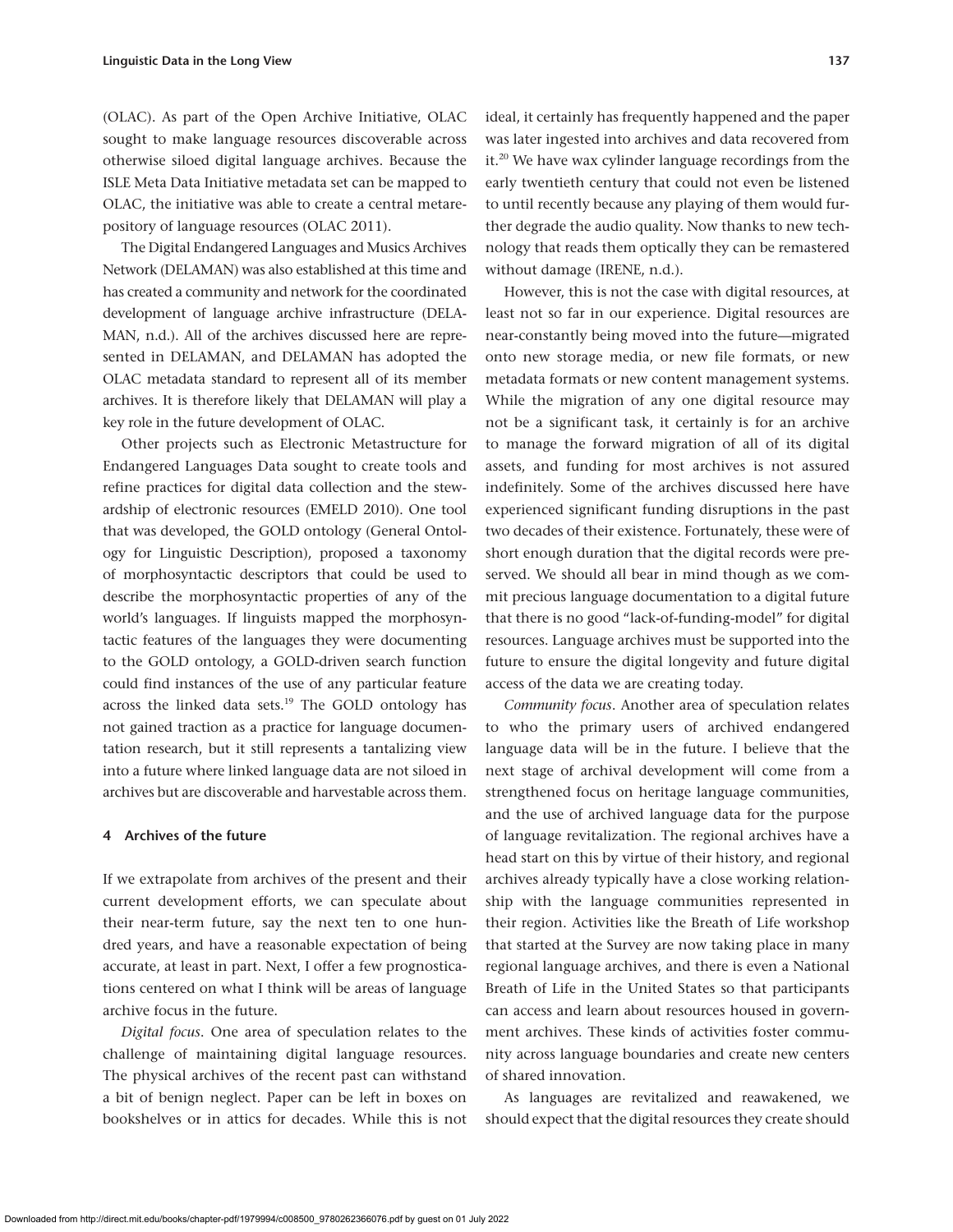be archived as language resources as well. If an archive has a strong relationship with a language community, the community could have a reasonable expectation that it would be able to archive its resources alongside the historical ones, should that be desired. Otherwise, the existing archives ought to play a supporting role in helping those communities establish their own as part of the larger language archive community, should that be desired. Alternatively, one could imagine a parallel network of revitalized language archives, hopefully that are not siloed from existing language archives or from each other.

Archives such as Endangered Languages Archive and the Language Archive, which were developed as part of grant-funded collection efforts, don't themselves have this same direct relationship with language communities, although their individual language documentation projects do. Grant-created archives, to the extent that they wish to lead in this area, will need to find other ways to build community. One way you could imagine them doing this is by becoming training centers for community-based linguists, who would in turn lead community-based language revitalization efforts.

*Legacy data focus.* If current trends continue, we expect many more languages will cease to be used in the coming decades. Also, the ability to continue documentation work on them is heavily dependent on funding. As opportunities to document endangered languages wane, I expect there will be a renewed focus on existing legacy collections of language data housed in regional archives. Not just digitizing them, as this has largely already been accomplished, but rather going back to all of those manuscript collections of data and working them up into computationally tractable data sets: rekeying handwritten notes, annotating them, providing them with detailed metadata, and hopefully incorporating them into new research and publications.

*Computational focus*. As many of the world's languages disappear, archives will become the only repository of a great deal of language data, and theoretical claims as well as hypotheses as to what is possible cross-linguistically will have to be tested against all of it. This means we will need more application programming interface (API) access into collections of data, $^{21}$  and we will want to prepare and expose primary data to these APIs so that we can search across archives and collections and conduct research from any location while accessing the entire worldwide corpus of archived language data. This may not happen in the next decade, but I hope to see good progress on it in my remaining lifetime. I expect that most of the work involved will be in making computationally tractable data sets, and this will require the development and accommodation to shared standards—if not the GOLD ontology, then in resources like it.

Related to the creation of computationally tractable data sets from legacy resources, I expect that language archives will become leaders in the creation of corpora and other natural language processing resources to better enable the world's languages to be used in electronically mediated communication. As I have argued elsewhere, there is economic motivation for enabling only a fraction of the world's largest languages in this important new domain of language use in the modern world. To participate, smaller language communities will have to bootstrap themselves by creating corpora and tools for their language using natural language processing (Buszard-Welcher 2018). They will need support to do all of this, and I can't imagine a better partnership to accomplish it than with the language archives of the world.

*Training focus*. Besides the training and support activities discussed, I believe that language archives will become central for the training of linguists, who will be needed in all of these activities. This requires retooling for many traditional linguistic departments so that linguists will have access to applied specializations alongside theoretical ones. To a certain extent this has already happened with the renewed focus on documenting endangered languages, but more specializations are needed—in archiving and information science, in natural language processing, in corpus linguistics, in programming and building APIs as well as archival software and tools, in language revitalization and communitybased linguistics—as well as ways of applying all of these skills to the continued effort of endangered language documentation.

It is worth thinking about the role of linguistic archives, and who we expect to be primary communities of use for linguistic data archives in the future. The answers to these questions will undoubtedly be essential to the continued operation of language archives, and as we have argued, language archives need continued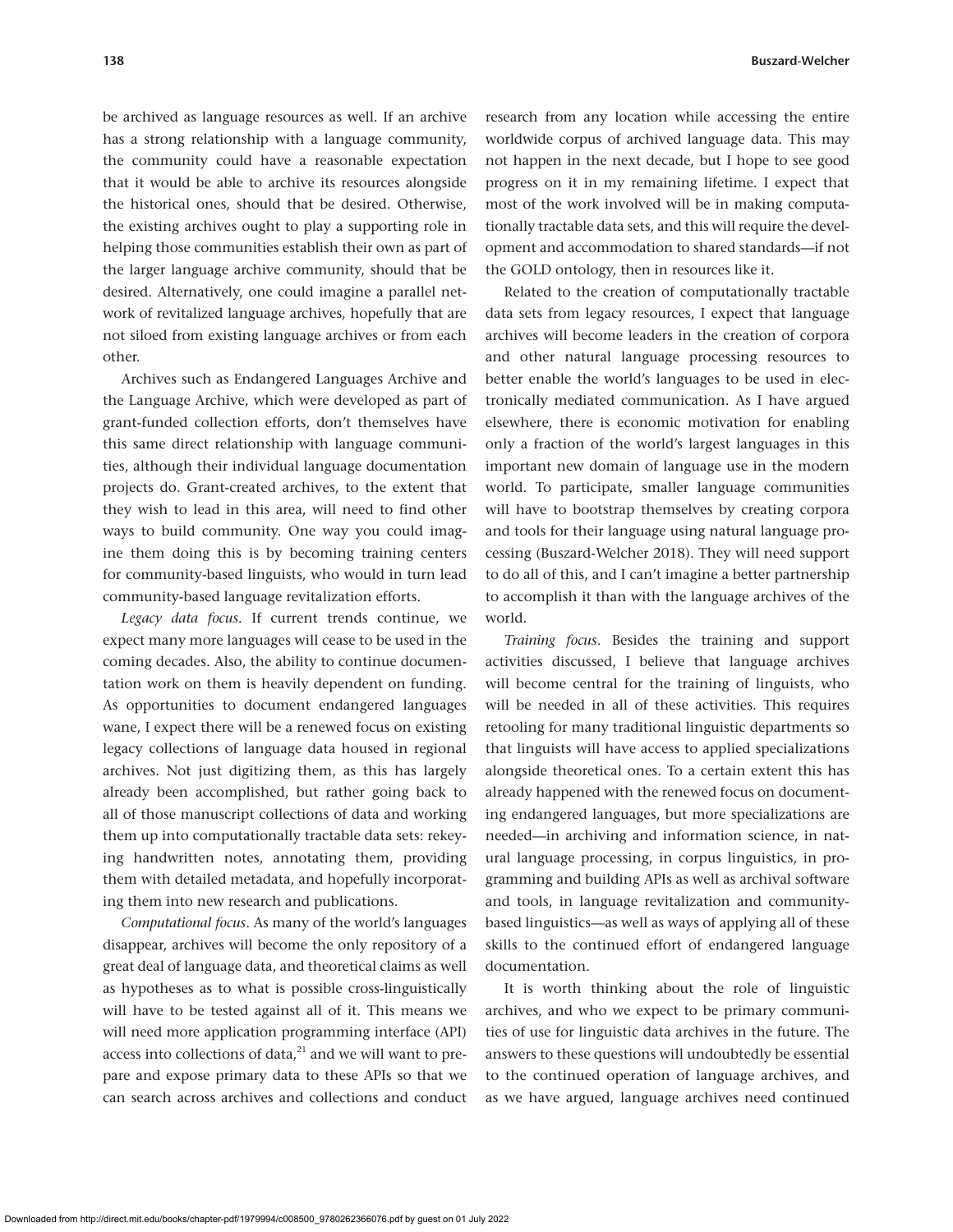support for the linguistic data we create to continue to exist.

#### **5 Conclusion**

Returning to the question posed at the beginning of this chapter, How do we move human knowledge into the future?, I think there are a few aspects to its answer. One aspect is in how thoroughly we will be able to document endangered languages while there is still time to do so, and what that documentation contains by way of representing the knowledge and culture of its users. Another aspect lies in our practices of moving that information forward in time: these are our data creation and management practices, our archival practices, and our practices as a discipline and society in committing to the development and forward migration of archival records in the long term. The third aspect is whether in the future, and perhaps distant future, the users of the data we create will be able to obtain any meaning from them, because the passing on of knowledge is heavily dependent on this.

If a primary goal is to preserve human knowledge as expressed in language, then lived language is the primary "mode" of that knowledge—it is also situated, embodied, and encultured. Any recording of it strips some, or much, of this away to an audio or audio visual signal discontinuous from any lived linguistic event. With the passing of time, it increasingly becomes unsituated, disembodied, and un-encultured. Ideally, we enrich archived information both with annotation and metadata that help ground it in its historical context. But still, even the best of it is a simulacrum.

Both modes—lived language, and extracted and archived language—are potentially archival in the long term. Lived language would seem to be the best way to preserve meaning, but it is also precarious and ephemeral as evidenced by the vast majority of threatened and critically endangered languages around the world today. Archiving the audiovisual signal and annotations has its own precariousness but we are getting much better at it. It does not preserve the richness of meaning that lived language does, but it is an important record of it. And in some cases, with considerable effort, records of a language have enabled languages to be lived and meaningful again (Leonard 2007).

So, if a primary goal of our long-term archiving efforts is preserving human knowledge, and that is best ensured by preserving lived languages, then what is the role of archived linguistic data? Can we enrich our data, or our archives, so they are better repositories of knowledge? Could archives be critical infrastructure for lived languages, so that languages are enriched by their archives, bucking them up, or providing a kind of insurance policy against the forces of attrition and obsolescence? Could we make archives part of lived culture itself? If these ideas seem audacious, bordering on the incredible, the first step needn't be, although I expect it is still controversial: we could start by reframing archived endangered language data as archived human knowledge—knowledge that is part of all our shared heritage and needed for our

#### **Notes**

common future.

1. The phrase "Long View" is a reference to a classic work of scenario planning by Peter Schwartz (1991).

2. For example, documenting aspects of language use that are changing or falling out of use due to attrition.

3. See the Rosetta Project (n.d.) and its "future artifact" the Rosetta Disk.

4. To help think about this question, see Mattern (chapter 5, this volume) on the linguistic data life cycle and Kung (chapter 8, this volume) on how to develop a data management plan.

5. The Rosetta Disk is one such future artifact (Rosetta Project, n.d.). Another is the 10,000 Year Clock, currently being built inside a mountain in the desert of West Texas (Long Now Foundation, n.d.).

6. For an expert conversation on this subject see the Time and Bits Workshop, held in the year 2000 at the Getty Institute (MacLean & Davis 2000).

7. This theory was originally postulated by de Saussure (1879) as a set of reconstructed "coefficients sonantiques" whose presence accounted for certain alternations found in Proto-Indo-European roots. Later, deciphered Hittite data was shown to have reflexes that correspond to two of these abstract elements (see Kuryłowicz 1927 and also Sturtevant & Hahn 1951:47–49 for a discussion). It has become a canonical example to demonstrate the value of internal historical reconstruction (for example, Hock 1991).

8. See Sampson (1985) for a discussion of the origins of many of the world's writing systems.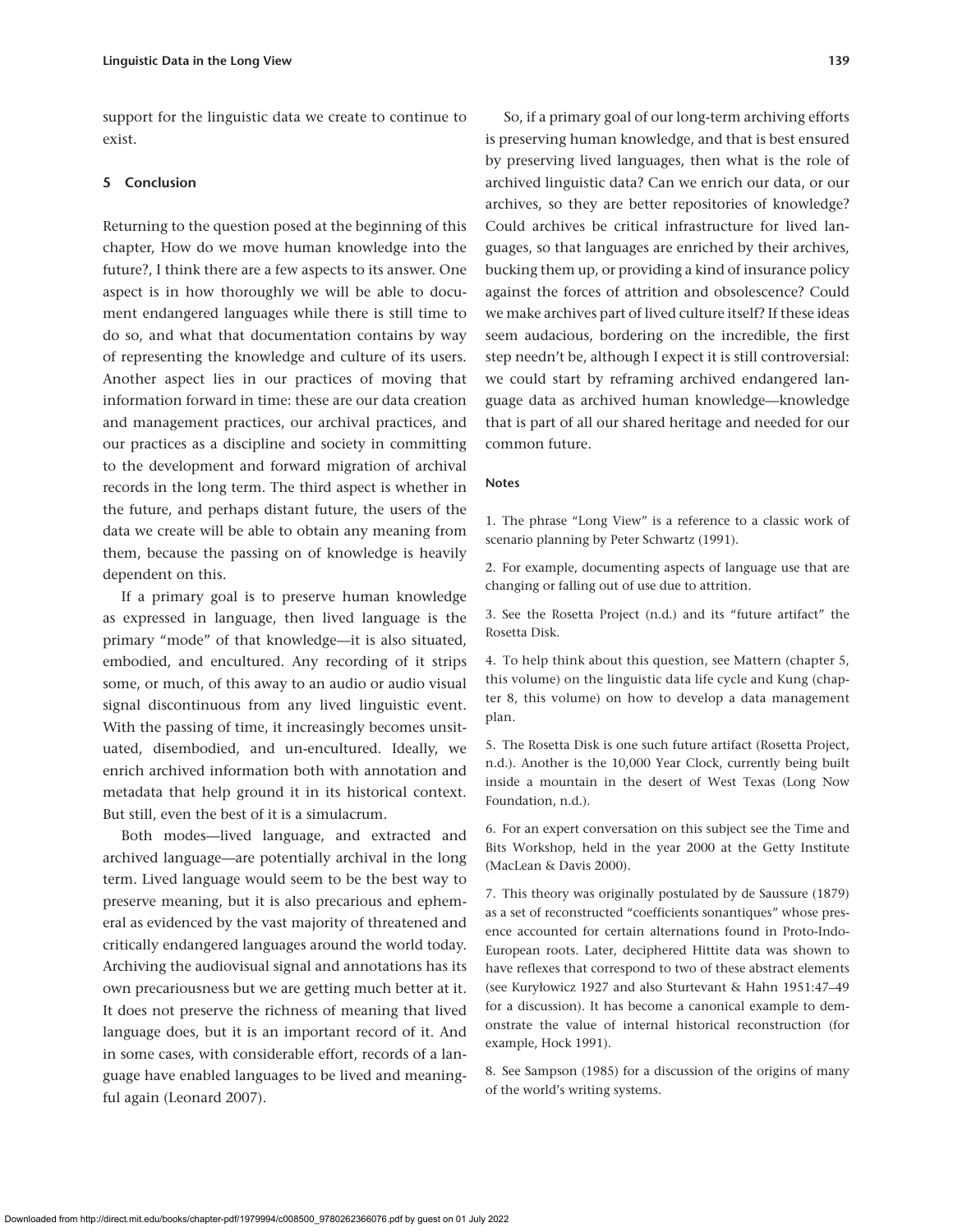9. See Sturtevant and Hahn (1951:14) for a discussion of these strategies.

10. See for example the Hittite texts by Kikkulis of Matanni on the training of race horses, with methods still apparently employed today (Sturtevant 1951).

11. A note about this selection principle—in the midtwentieth century, language documentation projects frequently focused on "high cultural-value" texts such as myths and legends, or narration, to the exclusion of other forms of language use. See Buszard-Welcher (2003) for an example of this where this practice led to obscuring the basic grammatical patterns in use in everyday language. Linguists are probably not the best curators, and language users and language communities can provide guidance for what they are most interested in documenting.

12. More likely archival data in DNA would be stored in vitro rather than in vivo, but we are imagining here, and so need not be prosaic. Also, there are published experiments of data written in DNA in vivo, into the *Escherichia coli* bacterium (Shipman et al. 2017).

13. Given modern language documentation practice, this could be a variety of media file types for recorded audio or video and their accompanying transcriptions. Still, the deencoding problems exist no matter the file type.

14. I say this somewhat in jest, but there is a real challenge in the long-term archiving of contextualizing information such as metadata alongside the archiving of data themselves.

15. Mary Haas's own field notes have now been accessioned by the American Philosophical Society (n.d.a).

16. There is evidence today that Ishi's archery techniques were not solely Yahi, and it may be that he learned from a Nomlaki or Wintu relative (Kell 1996).

17. Two other programs worth mentioning here are the Endangered Language Fund (Endangered Language Fund, n.d.) and the Phillips Fund of the American Philosophical Society (American Philosophical Society, n.d.b) with associated archives that house the research products of the language documentation and revitalization activities they support.

18. The ISLE acronym within ISLE Meta Data Initiative stands for the International Standard for Language Engineering (EAGLES 2003).

19. For a demonstration of this see ODIN (2016).

20. J. P. Harrington was notorious for leaving his field notes in the attics of the people he worked with (Laird 1993).

21. For our purposes, an API allows data within a data set to be accessed remotely by using structured queries and would return structured data in response to those queries.

#### **References**

Advocates for Indigenous California Language Survival. n.d.a. About the advocates. [https://aicls.org/about-the-advocates/.](https://aicls.org/about-the-advocates/) Accessed March 31, 2019.

Advocates for Indigenous California Language Survival. n.d.b. Breath of Life Institute. <https://aicls.org/breath-of-life-institute/> . Accessed March 31, 2019.

American Philosophical Society. n.d.a. Mary Rosamund Haas papers. [https://search.amphilsoc.org/collections/view?docId=ead](https://search.amphilsoc.org/collections/view?docId=ead/Mss.Ms.Coll.94-ead.xml;query=haas;brand=default) [/Mss.Ms.Coll.94-ead.xml;query=haas;brand=default.](https://search.amphilsoc.org/collections/view?docId=ead/Mss.Ms.Coll.94-ead.xml;query=haas;brand=default) Accessed March 31, 2019.

American Philosophical Society. n.d.b. Phillips Fund for Native American Research. [https://www.amphilsoc.org/grants/phillips](https://www.amphilsoc.org/grants/phillips-fund-native-american-research) [-fund-native-american-research](https://www.amphilsoc.org/grants/phillips-fund-native-american-research). Accessed on March 31, 2019.

Archimedes Palimpsest. n.d. The Archimedes Palimpsest: About. [http://archimedespalimpsest.org/about/.](http://archimedespalimpsest.org/about/) Accessed March 31, 2019.

Arch Mission Foundation. n.d. Humanity's backup plan. <http://www.archmission.org>. Accessed March 31, 2019.

British Museum. n.d. Everything you always wanted to know about the Rosetta Stone. [https://blog.britishmuseum.org/every](https://blog.britishmuseum.org/everything-you-ever-wanted-to-know-about-the-rosetta-stone/) [thing-you-ever-wanted-to-know-about-the-rosetta-stone/](https://blog.britishmuseum.org/everything-you-ever-wanted-to-know-about-the-rosetta-stone/). Accessed March 31, 2019.

Buszard-Welcher, Laura. 2003. Constructional polysemy and mental spaces in Potawatomi discourse. PhD dissertation, University of California, Berkeley.

Buszard-Welcher, Laura. 2018. New media for endangered languages. In *The Oxford Handbook of Endangered Languages*, ed. Kenneth L. Rehg and Lyle Campbell. New York: Oxford University Press.

Chafe, Wallace. n.d. The *Pear Film*. [http://www.linguistics.ucsb](http://www.linguistics.ucsb.edu/faculty/chafe/pearfilm.htm) [.edu/faculty/chafe/pearfilm.htm.](http://www.linguistics.ucsb.edu/faculty/chafe/pearfilm.htm) Accessed March 31, 2019.

Church, George, Yuan Gao, and Sriram Kosuri. 2012. Next generation digital information storage in DNA. *Science* 337 (610): 1628. doi:10.1126/science.1226355.

DELAMAN (Digital Endangered Languages and Musics Archives Network). n.d. [http:www.delaman.org.](http://http:www.delaman.org) Accessed December 30, 2018.

EAGLES. 2003. The ISLE metadata standard. [https://www.mpi](https://www.mpi.nl/ISLE/) [.nl/ISLE/](https://www.mpi.nl/ISLE/). Accessed March 31, 2019.

EMELD. 2010. Electronic Metastructure for Endangered Languages Data. <http://emeld.org/>. Accessed March 31, 2019.

Endangered Language Fund. n.d. [http://www.endangered](http://www.endangeredlanguagefund.org/) [languagefund.org/.](http://www.endangeredlanguagefund.org/) Accessed March 31, 2019.

Erhard, Manuel, Robert Fickler, Mario Krenn, and Anton Zeilinger. 2017. Twisted photons: New quantum perspectives in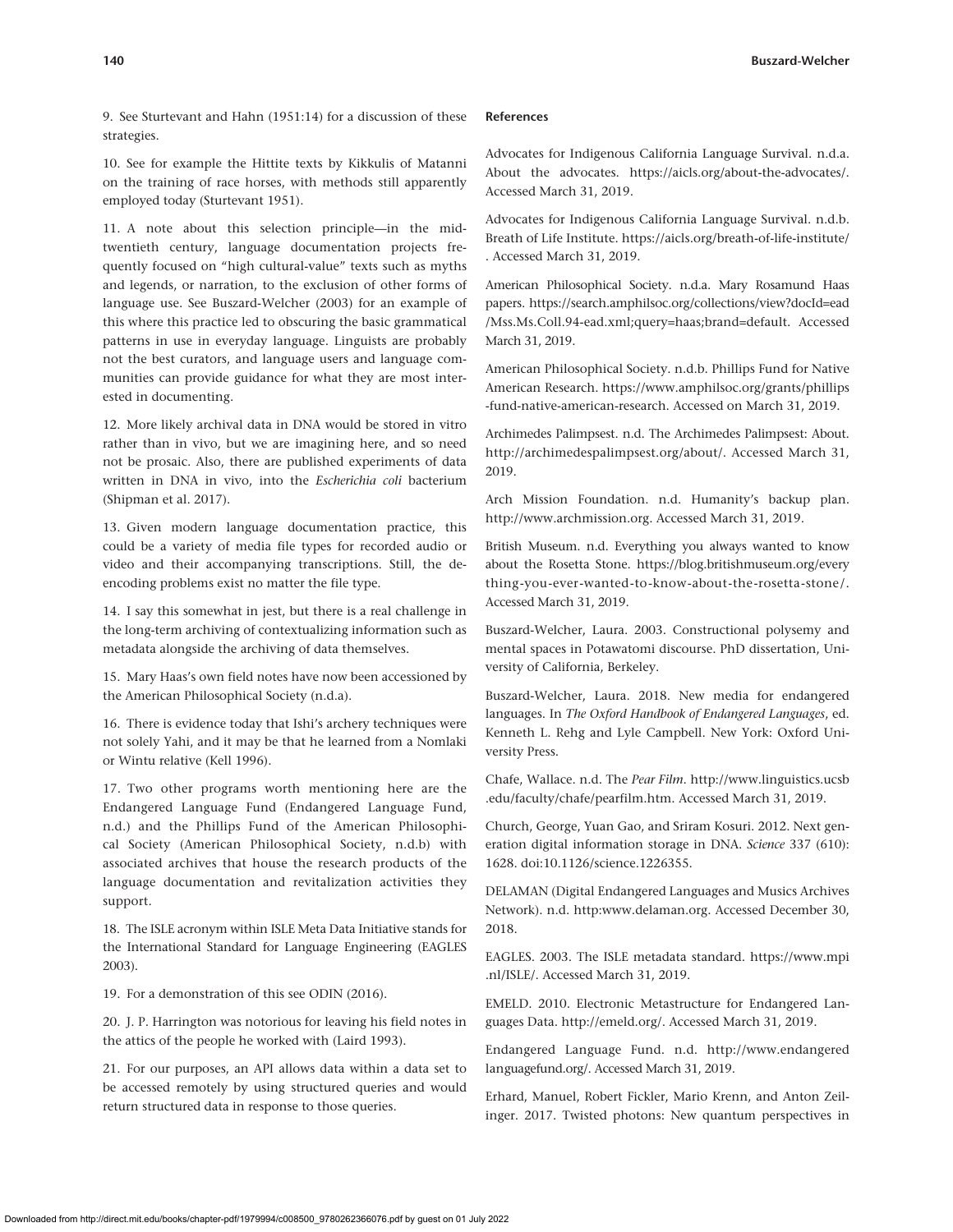high dimensions. *Light: Science and Applications* 7 (3): 17146. doi:10.1038/lsa.2017.146.

Hinton, Leanne, Herb Luthin, Jean Perry, and Kenneth W. Whistler. 2001–2002. Yahi texts, Hinton.015.002. In *Leanne Hinton Papers on Indigenous Languages of the Americas*. Berkeley: Survey of California and Other Indian Languages, University of California, Berkeley. [http://cla.berkeley.edu/item/2494.](http://cla.berkeley.edu/item/2494)

Hock, Hans Heinrich. 1991. *Principles of Historical Linguistics*. Berlin: Walter de Gruyter.

Interstellar Beacon. n.d. The Interstellar Beacon: Backup humanity. [https://www.interstellarbeacon.org/.](https://www.interstellarbeacon.org/) Accessed March 31, 2019.

IRENE. n.d. Sound reproduction R&D home page. [http://irene](http://irene.lbl.gov/) [.lbl.gov/.](http://irene.lbl.gov/) Accessed March 31, 2019.

Ishi and Herb Luthin. 1955. Yahi texts with interlinear glossing, Luthin.002.001. In *Miscellaneous Papers from the Survey of California and Other Indian Languages*. Berkeley: Survey of California and Other Indian Languages, University of California, Berkeley. [http://cla.berkeley.edu/item/1410.](http://cla.berkeley.edu/item/1410)

Kell, Gretchen. 1996. Ishi apparently wasn't the last Yahi, according to new evidence from UC Berkeley research archaeologist. Press release, University of California, Berkeley. [https://](https://www.berkeley.edu/news/media/releases/96legacy/releases.96/14310.html) [www.berkeley.edu/news/media/releases/96legacy/releases.96](https://www.berkeley.edu/news/media/releases/96legacy/releases.96/14310.html) [/14310.html](https://www.berkeley.edu/news/media/releases/96legacy/releases.96/14310.html). Accessed March 31, 2019.

Kuryłowicz, Jerzy. 1927. *ə* indo-européen et *ḫ* hittite. In *Symbolae grammaticae in honorem Ioannis Rozwadowski*, ed. W. Taszycki and W. Doroszewski, 95–104. Kraków: Gebethner and Wolff.

Laird, Carobeth. 1993. *Encounters with an Angry God*. Albuquerque: University of New Mexico Press.

Leonard, Wesley. 2007. Miami language reclamation in the home: A case study. PhD dissertation, University of California, Berkeley.

Lockwood, Hunter Thompson. 2017. How the Potawatomi language lives: A grammar of Potawatomi. PhD dissertation, University of Wisconsin, Madison.

Long Now Foundation. n.d. The 10,000 year clock. [http://](http://longnow.org/clock/) [longnow.org/clock/.](http://longnow.org/clock/) Accessed March 31, 2019.

MacLean, Margaret, and Ben H. Davis, eds. 2000. *Time and Bits: Managing Digital Continuity*. Los Angeles: Getty Research Institute.

Max Planck Institute for Psycholinguistics. n.d. The language archive. [https://tla.mpi.nl/home/history/.](https://tla.mpi.nl/home/history/) Accessed March 31, 2019.

McCarthy, John J., and Alan Prince. 1990. Prosodic morphology and templatic morphology. In *Perspectives on Arabic Linguistics II: Papers from the Second Annual Symposium on Arabic Linguistics* 16. [https://scholarworks.umass.edu/linguist\\_fac](https://scholarworks.umass.edu/linguist_faculty_pubs/16)[ulty\\_pubs/16.](https://scholarworks.umass.edu/linguist_faculty_pubs/16)

Memory of Mankind. n.d. Memory of mankind. [https://www](https://www.memory-of-mankind.com/) [.memory-of-mankind.com/.](https://www.memory-of-mankind.com/) Accessed March 31, 2019.

ODIN. 2016. The ODIN data. [http://depts.washington.edu](http://depts.washington.edu/uwcl/odin/) [/uwcl/odin/](http://depts.washington.edu/uwcl/odin/). Accessed March 31, 2019.

OLAC. 2011. OLAC: Open Language Archives Community. <http://www.language-archives.org/>. Accessed March 31, 2019.

Pope, Saxton. 2000. *Hunting with the Bow and Arrow*. Billings, MT: Sylvan Toxophilite Classics.

Quast, Paul. 2018. Beyond the Earth: Schematics for "Companion Guide for Earth" archival elements residing within geosynchronous orbit. [https://www.researchgate.net/publication](https://www.researchgate.net/publication/327473491_Beyond_the_Earth_Schematics_for_) [/327473491\\_Beyond\\_the\\_Earth\\_Schematics\\_for\\_'Companion\\_](https://www.researchgate.net/publication/327473491_Beyond_the_Earth_Schematics_for_) [Guide\\_for\\_Earth'\\_archival\\_elements\\_residing\\_within\\_Geosyn](https://www.researchgate.net/publication/327473491_Beyond_the_Earth_Schematics_for_)[chronous\\_Orbit.](https://www.researchgate.net/publication/327473491_Beyond_the_Earth_Schematics_for_) Accessed March 31, 2019.

Rosetta Project. n.d. The Rosetta Project: Building an archive of all documented human languages. [http://www.rosettaproject](http://www.rosettaproject.org) [.org](http://www.rosettaproject.org). Accessed March 31, 2019.

Sampson, Geoffrey. 1985. *Writing Systems*. Stanford, CA: Stanford University Press.

Sapir, Edward. 1910. Yana texts. *University of California Publications in American Archaeology and Ethnology* 9 (1): 1–235.

Sapir, Edward. 1922. The fundamental elements of Northern Yana. *University of California Publications in American Archaeology and Ethnology* 13:215–334.

Sapir, Edward, and Morris Swadesh. 1960. *Yana Dictionary.* Berkeley: University of California Press.

Schwartz, Peter. 1991. *The Art of the Long View: Planning for the Future in an Uncertain World.* New York: Currency Doubleday.

Shipman, Seth L., Jeff Nivala, Jeffrey D. Macklis, and George M. Church. 2017. CRISPR–Cas encoding of a digital movie into the genomes of a population of living bacteria. *Nature* 547 (7663): 345–349.

Smith, Huron. 1933. Ethnobotany of the Forest Potawatomi Indians. *Bulletin of the Public Museum of the City of Milwaukee* 7 (1): 1–130.

SOAS. n.d. Endangered languages archive. [https://www.soas.ac](https://www.soas.ac.uk/elar/about-elar/) [.uk/elar/about-elar/.](https://www.soas.ac.uk/elar/about-elar/) Accessed March 31, 2019.

SPIE. 2016. Peter Kazansky: Nanostructures in glass will store data for billions of years. *SPIE Newsroom*. doi:10.1117/2.3201603.02.

Stanford University. n.d. LOCKSS homepage. [https://www](https://www.lockss.org/) [.lockss.org/.](https://www.lockss.org/) Accessed March 31, 2019.

Sturtevant, Edgar, and E. Adelaide Hahn. 1951. *A Comparative Grammar of the Hittite Language*, rev ed. New Haven, CT: Yale University Press.

Thunder, Jim. 1996. *Medicines of the Potawatomi*. N.p., WI: Self-published.